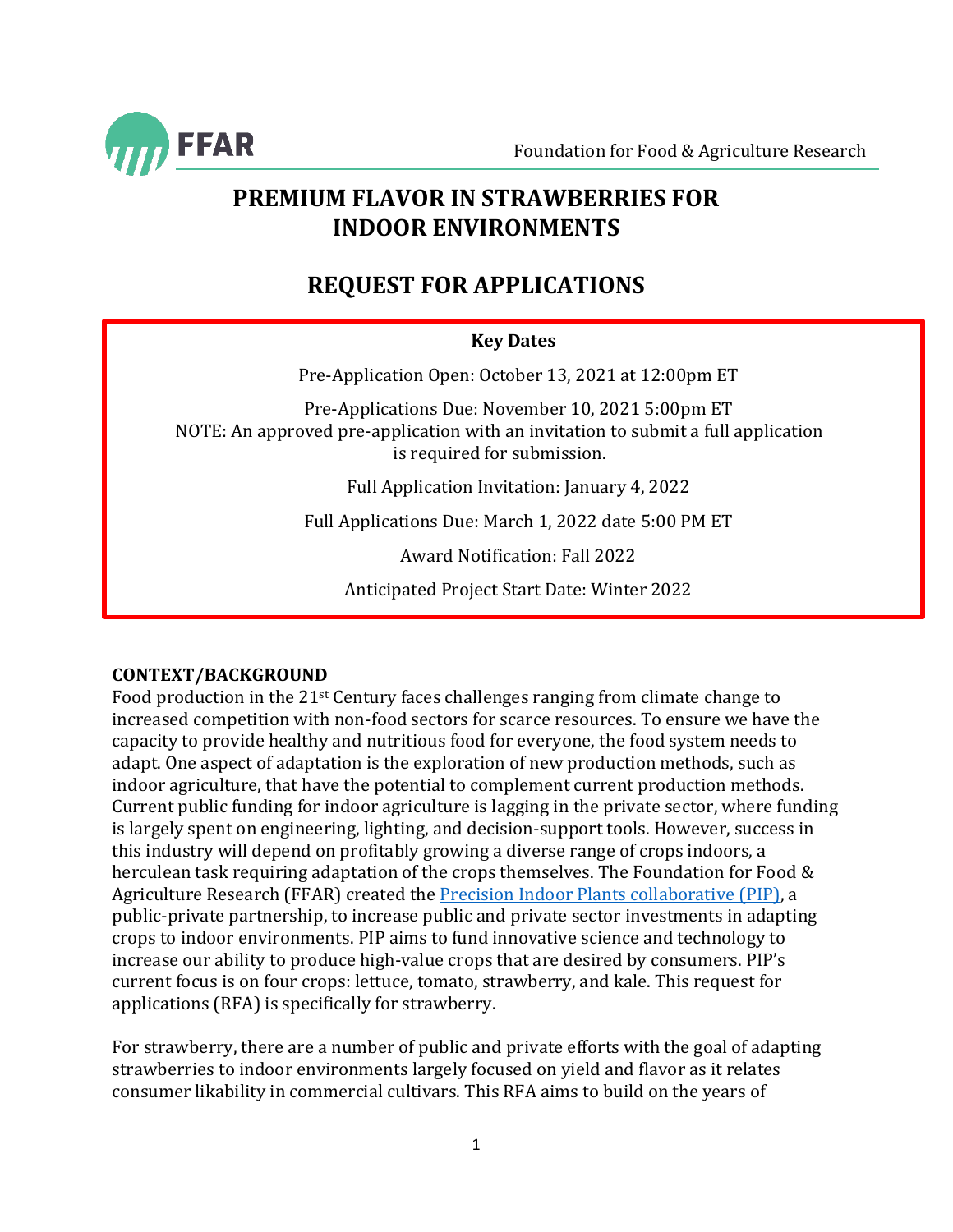strawberry research, including flavor research, to increase our scientific understanding of premium flavors in strawberry, with the potential to impact the indoor agriculture market. Premium flavors are defined here as novel flavors with potential commercial value that are largely absent in modern commercial cultivars, not the enhancement of flavor in most existing modern cultivars. Strawberries have a range of diverse flavors that have been lost in modern cultivars (Aharoni et al, 2004) but still exist in nature and in public and private germplasm collections. As a combination of volatiles, acids, and sugars, all of which are controlled by genetics and the environment (Klee & Tieman, 2018; Whitaker et al, 2020; Campbell et al., 2020; Fan et al, 2021; Schwieterman et al, 2014), flavor is complex.

In strawberry fruit, there are over 300 reported volatiles (Yan et al., 2018) with several of them implicated in strawberry flavor. While knowledge of the differences between volatiles present in wild and commercial strawberries is increasing (Vallarino et al., 2018; Morales-Quintana et al., 2019; Ulrich et al., 2018; Ulrich et al, 2007; Prat et al., 2014), much less is known regarding the genetic and environmental regulation of the metabolic networks responsible for the volatiles, including for flavor production (Chambers et al., 2014; Lu et al, 2021; Fan et al, 2021a). Given the environmental role in secondary metabolic control, research in precisely controlled environmental conditions will greatly advance our understanding of the genetic, metabolic, and environmental components responsible for creating flavor. In addition, advancements in metabolomics are currently being applied to crop improvement (Pavagadhi & Swarup, 2020; Razzaq et al., 2019; Kumar et al, 2017), and identification of metabolites paired with data from consumer and sensory panels has led to consumer preferences predictions based off the biochemicals present (Fan et al., 2021b; Colantonio et al 2020). This RFA is being released at a time where scientific advancements can lead to more rapid progress in strawberry flavor research.

#### **What FFAR is looking for:**

This RFA encourages applications focused on increasing the scientific understanding of genetic and biochemical elements responsible for premium flavors, in addition to the environmental control of these elements. A project funded through this RFA **MUST** identify:

- Genetic elements responsible for premium flavors,
- Chemical constituents (such as volatiles) responsible for premium flavors, and
- Environmental recipes that lead to the development of strawberries with premium flavors grown in completely controlled indoor production systems.

#### **Program Requirements**

The Precision Indoor Plants Collaborative is interested in understanding the genetics, biochemistry, and environmental conditions that give rise to strawberries with premium flavors, enabling the production of premium flavored strawberries in indoor environments.

Identification of the genetic components that give rise to premium flavors and the manipulation of chemicals responsible for that flavor through environmental control will be key. However, the science behind this is complex and PIP is interested in increasing our understanding of how to produce premium flavors in strawberries. Ultimately, PIP is looking to fund projects that: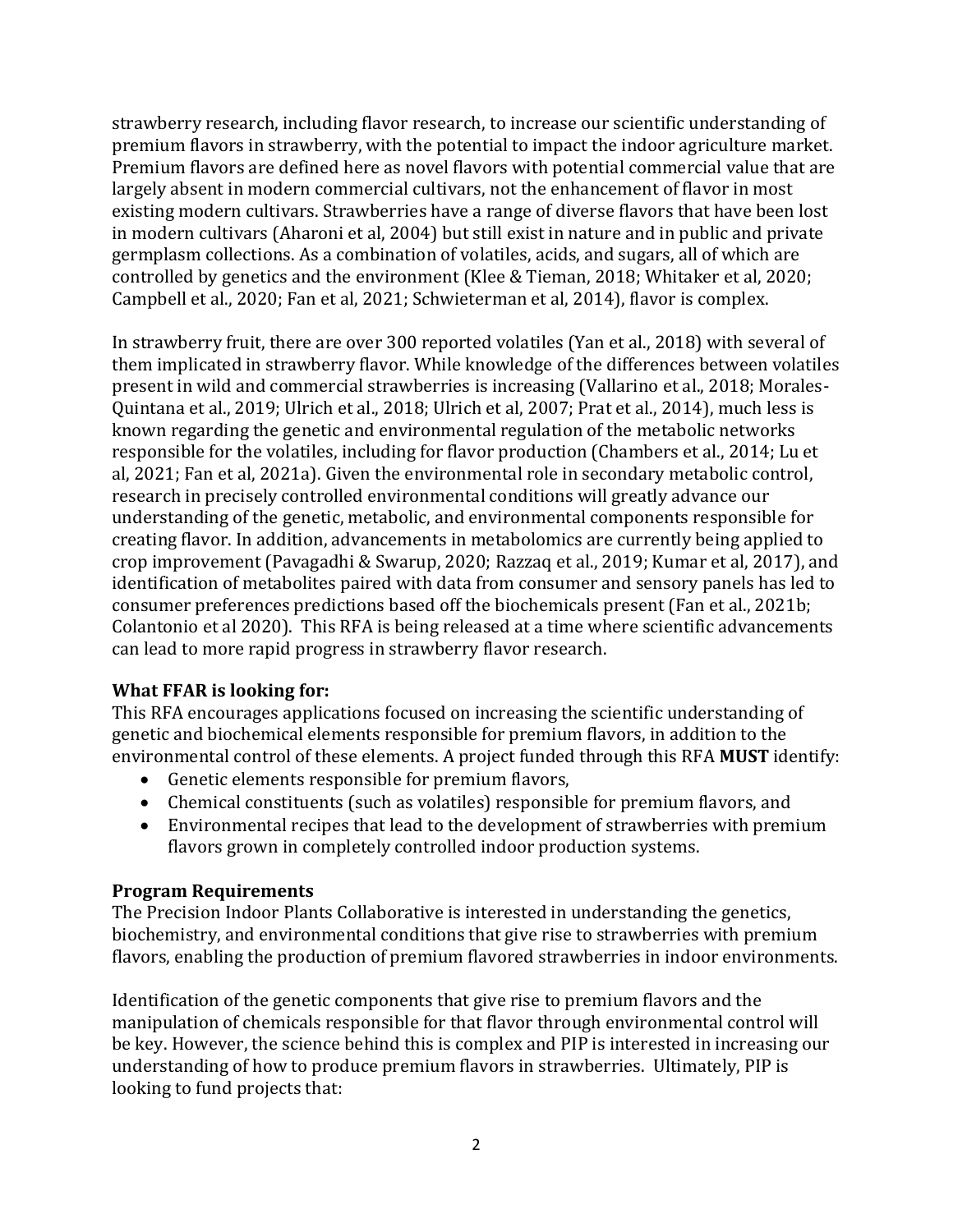- Focus on one (1) premium flavor determined by the applicant with the following considerations:
	- 1. Non-commercial cultivar flavors: flavors that represent what cannot be found in modern commercial cultivar flavors,
	- 2. Focus on flavors with commercial potential, such as:
		- Tropical flavors like pineapple,
		- Novel flavors such as: Hawaiian Punch, SweeTarts, etc.
- Investigate how to produce the premium flavor: including the sensory attributes associated with the premium flavor;
- Identify genetic elements: including, but not limited to, genetic markers that facilitate breeding for premium flavors and genes responsible for premium-flavor molecules or modifiers (genetic, metabolic, others) that contribute to the premium flavor;
- Identify flavor molecules: molecules responsible for producing the premium flavor;
- Identify environmental recipes: environmental conditions that enhance or diminish the premium flavor in addition to the environmental conditions to manipulate concentrations of flavor molecules; and
- Develop varieties or recipes that lead to a minimum 2x-4x increase in yield from plants producing the premium flavor relative to the starting low-yielding variety, where applicable.

## **Types of activities we will not consider**:

- Projects that focus on the indoor productions systems themselves will not be considered. Engineering aspects related to HVAC or lighting, if included, should be minimal.
- Projects focused solely on improving consumer likability of modern commercial strawberry cultivars, or solely focused on Brix/acid ratios, rather than "novel" or "unique" flavor profiles will not be considered.

## **Eligibility**

The Foundation for Food & Agriculture Research welcomes applications from institutions of Higher Education, non-profit and for-profit organizations, government-affiliated researchers, and domestic and international organizations.

Any individual(s) with the skills, knowledge, and resources necessary to carry out the proposed research as Program Director(s)/Principal Investigator(s) is invited to work with their organization to develop an application for support.

If a proposal includes a for-profit entity as either the applicant institution or support for an application, that for-profit entity must provide at least 5% of the total project budget requested from FFAR.

In keeping with FFAR goals to reach a diverse and broad range of institutions and individuals who participate in its programs, the following types of higher education institutions are encouraged to apply for FFAR programs: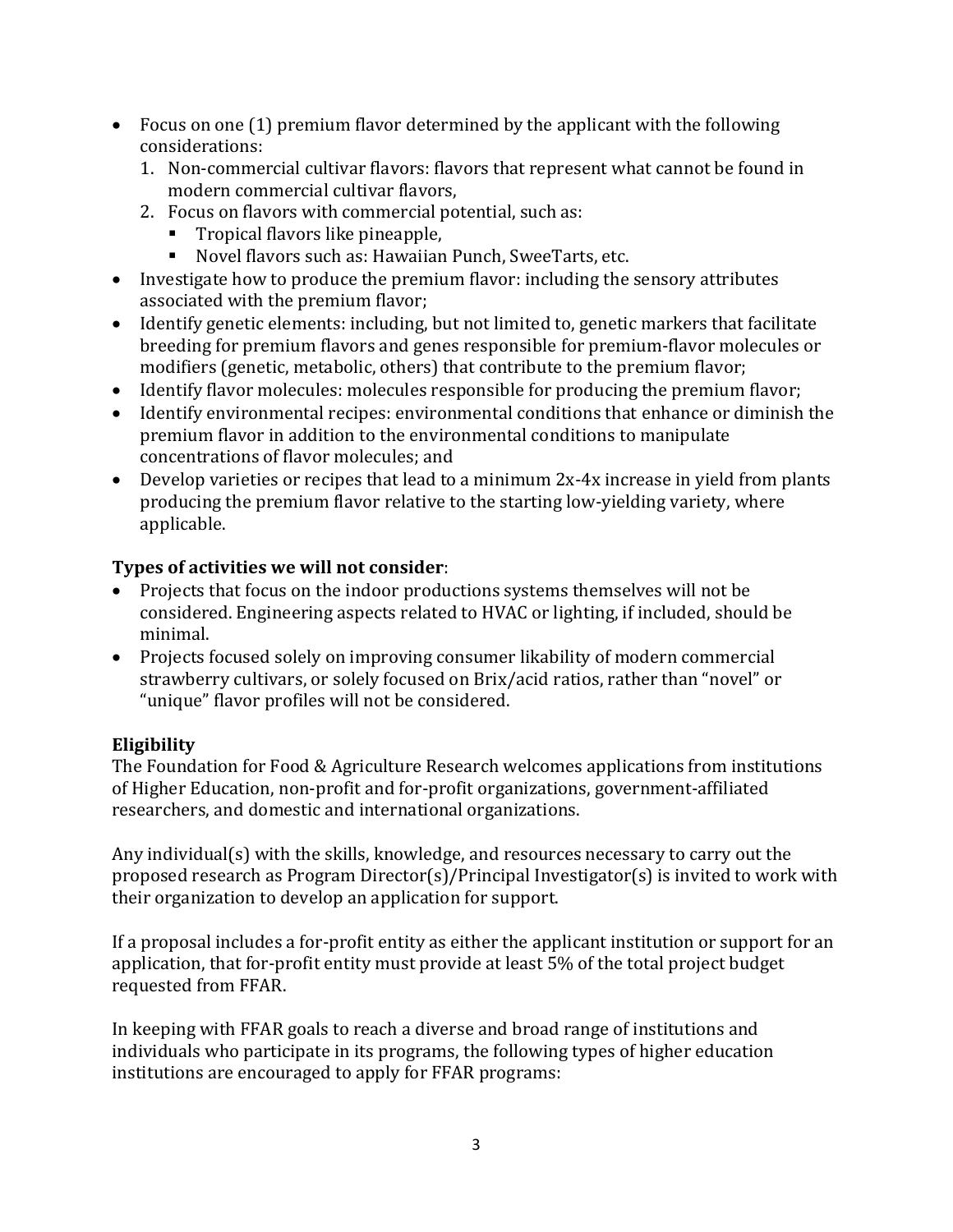- Hispanic-serving Institutions
- 1890s Land Grant Institutions and other Historically Black Colleges and Universities
- Tribal Colleges and Universities
- Alaska Native and Native Hawaiian Serving Institutions
- Asian American and Native American Pacific Islander Serving Institutions

## **Award Information**

- Anticipated Project Duration: up to 48 months
	- o Total Amount Available from FFAR: up to \$1.8M. Each for-profit institution that is part of an application, as either the lead institution or support for an application, must contribute at a minimum, 5% cash match of the total budget amount being requested from FFAR.
- Estimated Number of Awards: One (1). FFAR reserves the right to negotiate all or none of the applications received for funding consideration.

## **Application Components**

Pre-proposal

- Required
	- Contact information:
		- o The applicant (applying organization)
		- o Principal Investigator
		- o Authorized Signing Official
		- o Grant/Contract Administrator (if different from ASO)
	- Title of the Proposed Project
	- Proposed Project Overview (1500 words)
		- o Describe selected premium flavor to be studied (250 words)
		- o Describe the potential market for the selected premium flavor (250 words)
		- o Describe project objectives (500 words)
		- o Briefly describe the scientific methods for this study (250 words)
		- o Describe anticipated deliverables and outcomes (250 words)
	- Anticipated Project Budget
	- Geographic Location(s) of Proposed Project
	- Key Personnel Involved in the Project (Name(s), affiliation, expertise, role on the project)
	- Collaborations: Project collaborators and their contributions to the project **MUST** be listed in the anticipated project budget. Invited full proposals that include additional for-profit institutions which were not submitted as part of the pre-proposal submission will be rejected.
	- Funding Overlap: Are the PI and key personnel involved in other projects being submitted to FFAR?

Optional Information – will not affect the evaluation of the proposed project.

- How did you hear about this opportunity?
- Demographic Information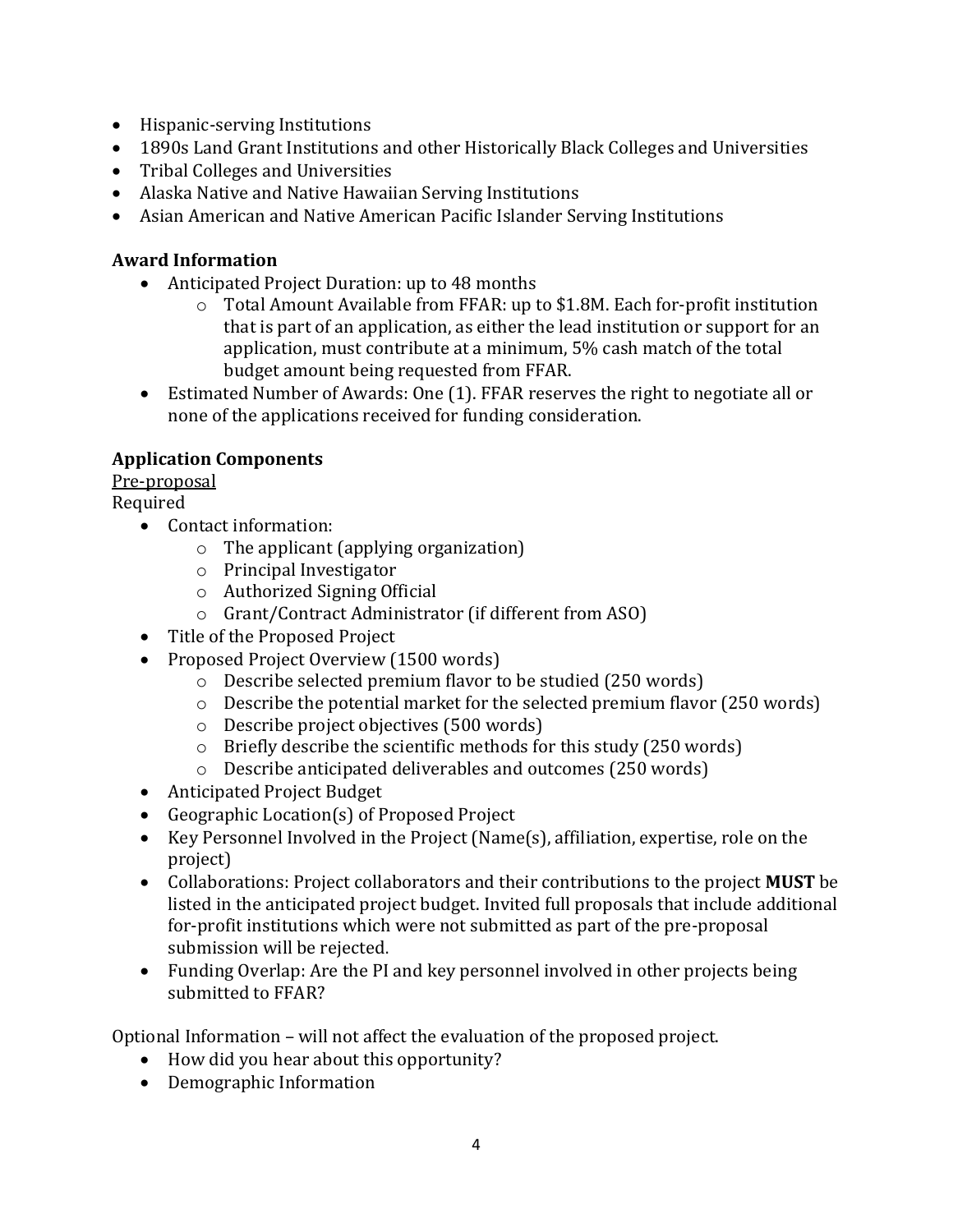## Full Proposal

- 1. Required
	- b. Project Title
	- c. Project Start and End Dates
	- d. Geographic Location (city, state, congressional district) where the proposed research will be conducted.
	- e. Proposed Total Budget
		- o Total FFAR request
		- o Total optional matching funds
		- o Total proposed budget (FFAR funds + Optional Matching Funds)
	- f. Budget Justification (up to 1000 words)
	- g. Key Personnel
	- h. Current and Pending Support
	- i. Project Summary (500 words or page limit)
	- j. Abstract (250 words)
	- k. Project Description (5,000 words) Description must include:
		- o Novel insights that can be gained about generating premium flavors in strawberry for completely controlled environments
		- o Selected premium flavor to be studied
		- o The potential market for the selected premium flavor
		- o Project objectives
		- o Scientific methods for this study
		- o Anticipated deliverables and outcomes
		- o Description of possible barriers and approaches for overcoming them
	- l. Data Management Plan (800 words) In addition, full proposals must list data that will be shared with PIP partners—raw data and analysis of that data in the context of the project. Certain data are expected to be shared publicly. Data that is shared with PIP partners and the public is negotiable.
	- m. References Cited
	- n. Intellectual Property Management Plan (500 words)
	- o. Organization Assurances
		- o Research involving human subjects
		- o Research involving vertebrate animals
		- o Research involving Recombinant DNA
		- o Research involving National Security implications
		- o Research involving hazardous materials
		- o Research involving human fetal tissue
		- o Research involving NEPA review
	- p. Attachments
		- a. Required Attachments (templates and instructions can be found on FFAR's Applicant Forms & Examples website. To access, clic[k here](https://foundationfar.org/grants-funding/resources/forms-and-examples/) or type https://foundationfar.org/grants-funding/resources/forms-and-examples/ into a URL browser).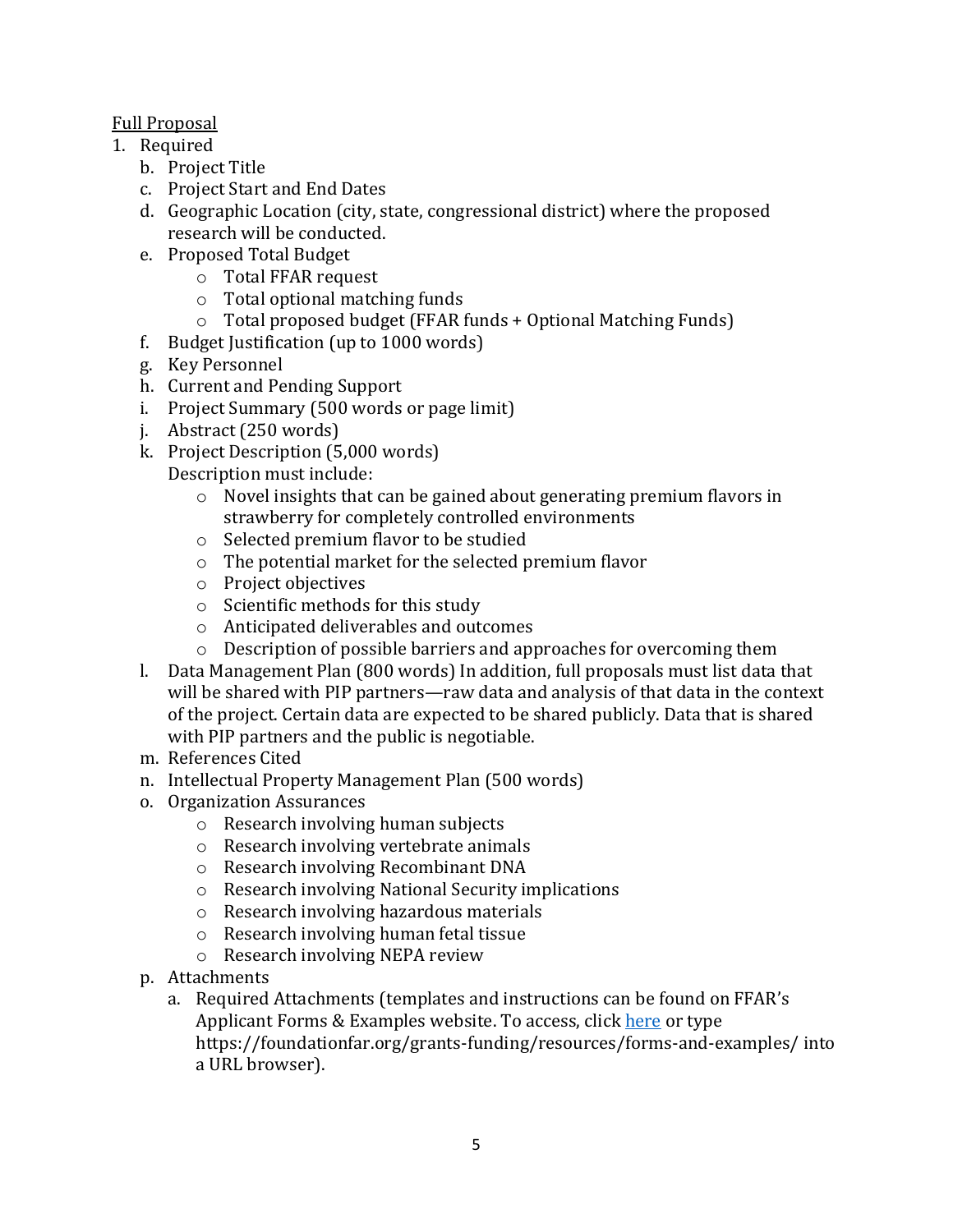- o Budget Form: There is no match required; however, each for-profit institution part of an application, as either the lead institution or support for an application must contribute at a minimum 5% of the amount requested from FFAR.
- o Current and Pending Support
- o PI and Key Personnel Biosketch: Five-page limit per individual listed as PI or key personnel in the project.
- o Project Timeline (by year) and deliverables per every quarter of a project year.
- $\circ$  Gantt chart of Project Goals and Objectives (every quarter of a project year).
- b. Optional attachments to support project description. This section should not be used to circumvent the page limit for the Research Program Plan Section.
	- o Graphics, Figures, Equations, and Tables (up to five pages) The textbox for the Research Program Plan does not support equations, tables, graphics, and figures. Applicants may upload a PDF document with graphics, figures, tables, or a list of equations to support the research program plan.
	- o Letters of Support Applicants may provide letters of institutional, collaborator, or stakeholder support for the proposed project. Please combine all letters of support into a single PDF document before uploading as an attachment.

## **Application Submission Guidelines**

Applications must be submitted through FFAR's online [Grant Management System.](https://www.grantrequest.com/SID_6242?SA=SNA&FID=35021) Applications not submitted through this portal will not be considered eligible for evaluation. To be fair to all our applicants, FFAR will not grant an extension to applicants who missed the deadlines posted in the Key Dates section.

If you are a new user, register for an account by clicking the "Create Account" button located under the email address field on the left side of the home page. Once you log in, you may begin working on your application. Please be sure to save your work often by clicking on "Save and Finish Later". To access a saved application, please do so through your Grant [Management Account.](https://www.grantrequest.com/accountmanager.aspx?SA=AM&sid=6242)

#### **Application Review Process**

#### *Pre-Proposal*

PIP will solicit pre-proposals that require minimal development. These pre-proposals will include aims that respond to the RFA, public and/or private sector partners (if applicable), and partner project contributions (if applicable). The PIP Executive Committee will review pre-proposals and invite back a select number of applicants.

#### *Full Proposal Review*

Submitted full proposals will undergo further review using a two-stage peer review process: (1) External Peer Review (Primary Review), and (2) PIP Executive Committee Review (Secondary Review). In the first stage, applications will be evaluated by an external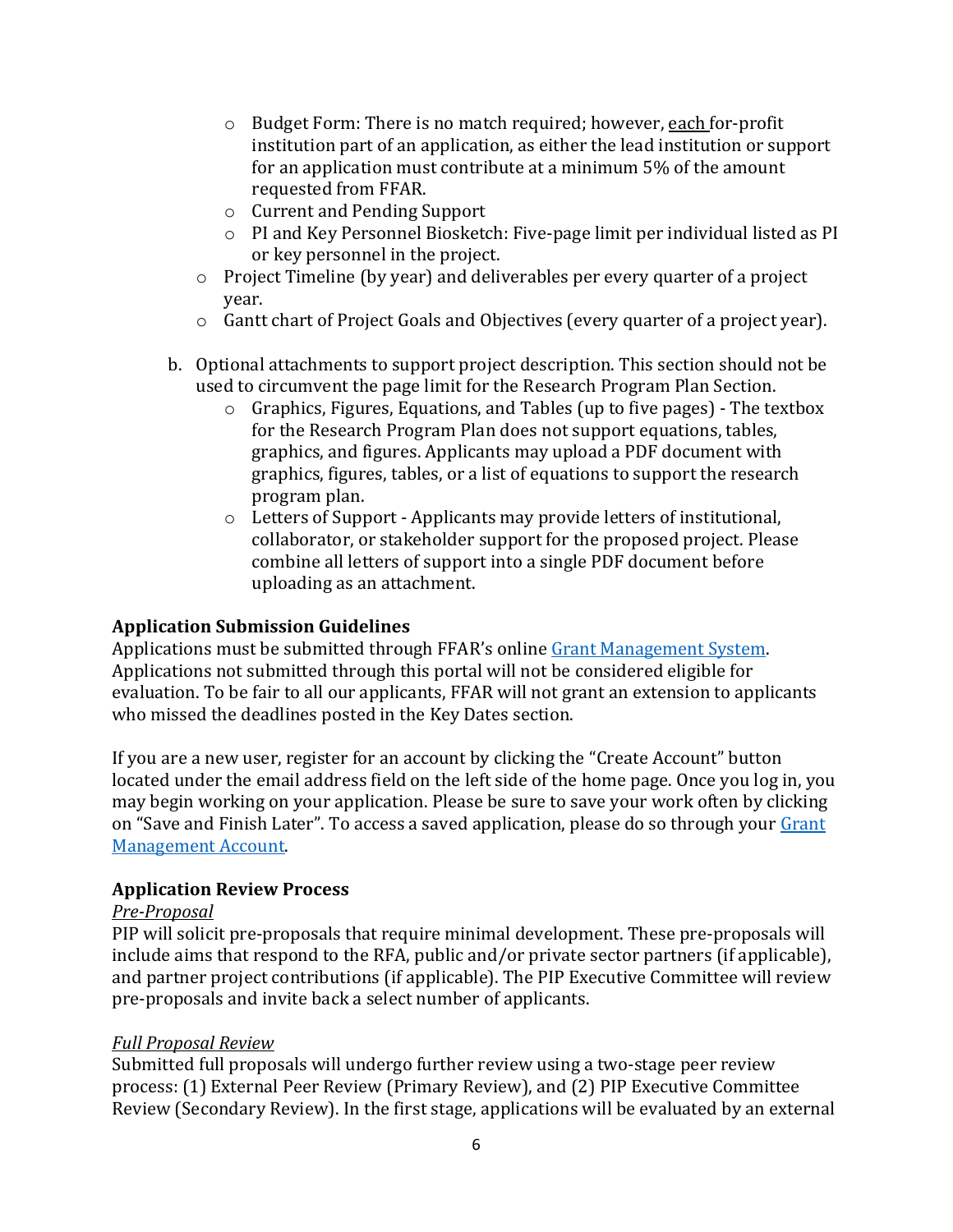peer review panel of scientific experts using the proposal review criteria posted in the RFA. In the second stage, the top ranked proposals will be reviewed by the PIP Executive Committee. All reviewers are required to read and acknowledge acceptance of FFAR's [Conflict of Interest Policy](https://foundationfar.org/grants-funding/reviewer-conflict-of-interest-policies/) and [Non-Disclosure Agreement.](https://foundationfar.org/grants-funding/reviewer-non-disclosure-agreement/) We make reasonable efforts to ensure that proposals are not assigned to reviewers with a real or apparent conflict with the applicant or project personnel. Reviewers with a conflict of interests are recused from evaluating or participating in the discussions of proposals with which they have a conflict. Each stage of the review is conducted confidentially.

## **Review Criteria**

Full proposals are evaluated based on scored primary review criteria and unscored secondary review criteria. The bullets under each criterion may serve as a guideline to applicants when writing their proposals and as a guideline to reviewers on what to consider when judging proposals. The bullets are illustrative and not intended to be comprehensive. Reviewers will evaluate and score each primary criterion. The overall assessment will not be an average score of the individual criterions; rather, it will reflect the reviewers' overall impression of the application. Evaluation of the scientific merit of each application is within the sole discretion of the peer reviewers and they may raise additional factors to consider that are not covered in the bullets for each criterion.

## **a. Novelty and Innovation**

- $\circ$  Does the proposal clearly define the premium flavor, market potential for that premium flavor, and scientific justification for pursuing the premium flavor?
- $\circ$  What novel insights can be gained about generating premium flavors in strawberry for completely controlled environments?

## **b. Project Strategy and Feasibility to Achieve Project Goals**

- o Is the proposal responsive to the RFA?
- o Are the overall program approach, strategy, and design clearly described and supported by established theory and practice?
- o Are the base of evidence and any necessary adaptations clearly defined and referenced?
- o Are the proposed objectives and activities feasible within the duration of the award?
- o Are possible barriers addressed and approaches for overcoming them proposed?
- $\circ$  Are the proposal deliverables clearly outlined with a feasible timetable for deliverable completion listed? Is this timetable realistic?

#### **c. Scientific or Technical Merit**

- o Does the proposal utilize the best and most efficient scientific methods/techniques?
- o Are the scientific methods/techniques suitable to achieve the project goals?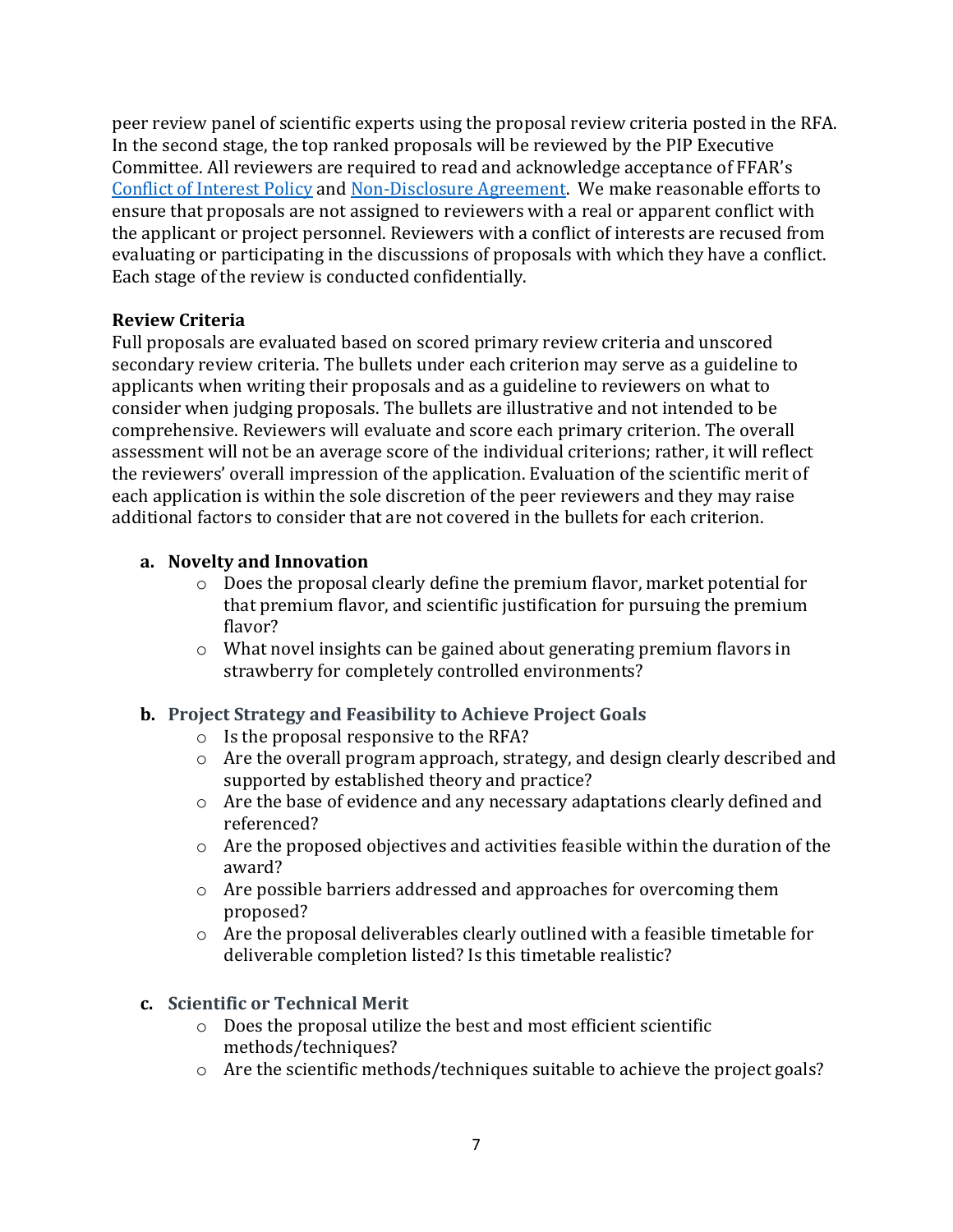#### **d. Organizational Capacity / Research Environment**

- o Will the research environment be appropriate for the projects intended goals?
- o Does the described role of each collaborating organization make it clear that each organization adds value to the project and is committed to working together to implement the project?
- o Is the appropriate infrastructure already in place?
- o Does the proposal demonstrate that the project personnel would have adequate resources (for example, institutional support, equipment and/or other physical resources) to conduct the proposed research or associated activities?

## **e. Qualification of PI**

- o Have the appropriate personnel been recruited to implement, evaluate, and complete the project?
- o Does the PI have a track record indicative of success in the current project?

## **f. Budget**

- o Is the budget appropriate and reasonable for the scope and services of the proposed work?
- o Is the proportion of the funds allocated for direct services reasonable?

## **Award Administration**

#### *Selection Notic*e

Following the full proposal review, the Principal Investigator and the authorized organization representative listed on the project will be officially notified by email whether (1) the proposal has been selected for funding pending contract negotiations, or (2) the proposal has not been selected for funding. If a proposal is selected for funding, the Foundation for Food & Agriculture Research reserves the right to request additional or clarifying information for any reason deemed necessary, including, but not limited to, additional project contributions, or other budget information. Potential grantees should meet PIP's IP and data sharing requirements.

## *Award Notice*

FFAR notifies applicants of whether they are selected for funding through email. The notice does not constitute an award or obligate funding from FFAR until there is a fully executed Grant Agreement.

#### *Grant Period(s)*

Upon receipt of the Grant Agreement, the potential grantee should note the Start Date and the End Date. Grantees may only use FFAR funds on project expenditures on or after the Start Date of the Grant. Charging expenditures to the grant prior to the effective date is strictly prohibited. Likewise, grantees may not use FFAR funds after the End Date except to satisfy obligations to pay allowable project costs committed on or before that date. The expiration date is the last day of a month.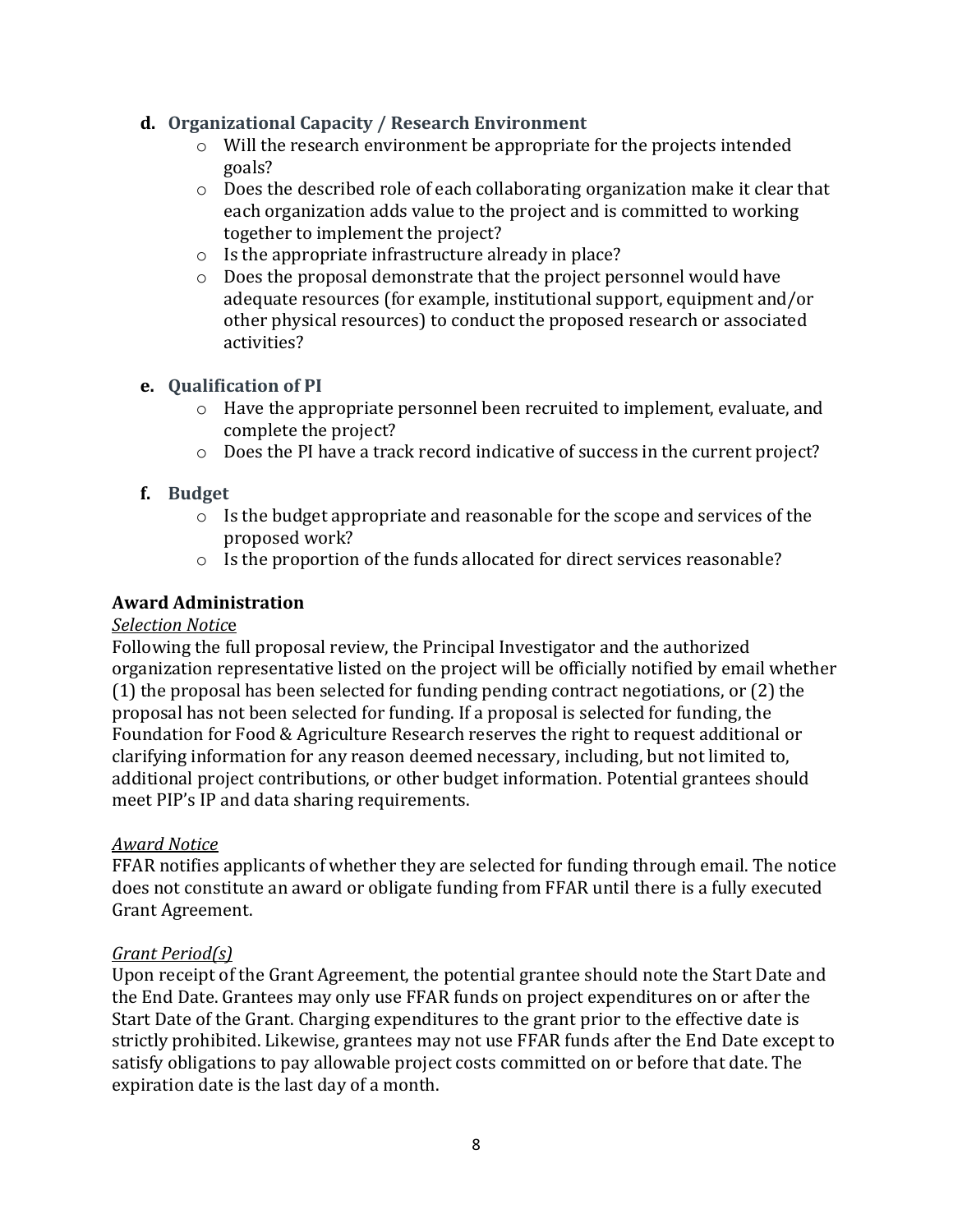Once the Grant Agreement is fully executed, the Start Date cannot be changed. The End Date may be changed with a written approval of a no-cost extension request by FFAR. If a no-cost-extension request is approved, FFAR will issue an amendment to the Grant Agreement.

If the grantee requires additional time beyond the Grant Period and the established End Date to assure adequate completion of the original scope of work within the funds already made available, the grantee may request a no-cost extension of up to 12 months. The request must be submitted to FFAR at least thirty (30) days prior to the End Date of the grant. The request must explain the need for the extension and include an estimate of the unobligated funds remaining and a plan for their use. This one-time extension will not be approved merely for using the unexpended funds.

#### **Post-award Management**

## *Reporting Requirements*

After a grant is conferred, the grantee shall provide an annual financial report to FFAR, showing grant expenditures to date. The grantee shall present twice a year to the PIP Executive Committee on deliverables, results, and synthesis of the results as they relate to the project objectives. The grantee shall also provide quarter and annual progress reports to FFAR showing activities being carried out under the grant, including but not limited to project accomplishments to date, where data is stored, and synthesis of results. Within 90 days of the End Date, the grantee shall provide a final progress report. The final progress report should address the original objectives of the project as identified in the proposal, describe any changes in objectives, describe the final project accomplishments, and include a final project accounting of all grant funds.

#### *Scientific Integrity*

FFAR's ability to pursue its mission to build unique partnerships to support innovative science addressing today's food and agriculture challenges depends on the integrity of the science on which it relies. A fundamental purpose of FFAR is to facilitate the advancement of knowledge and the application of the science to address challenges relevant to FFAR's mission. All FFAR grants must be conducted with the highest standards of scientific integrity.

## **Requirement to Demonstrate Matching Funds**

There is no matching funds requirement for this funding opportunity, however, if a forprofit institution is part of the proposal as the primary organization or collaborator, the project will need to have matching funds from that organization. Each for-profit institution participating in an application must contribute, at a minimum, 5% of the budget amount requested from FFAR.

## **Contact Information**

All Scientific and Grants Questions must be emailed t[o grants@foundationfar.org](mailto:grants@foundationfar.org)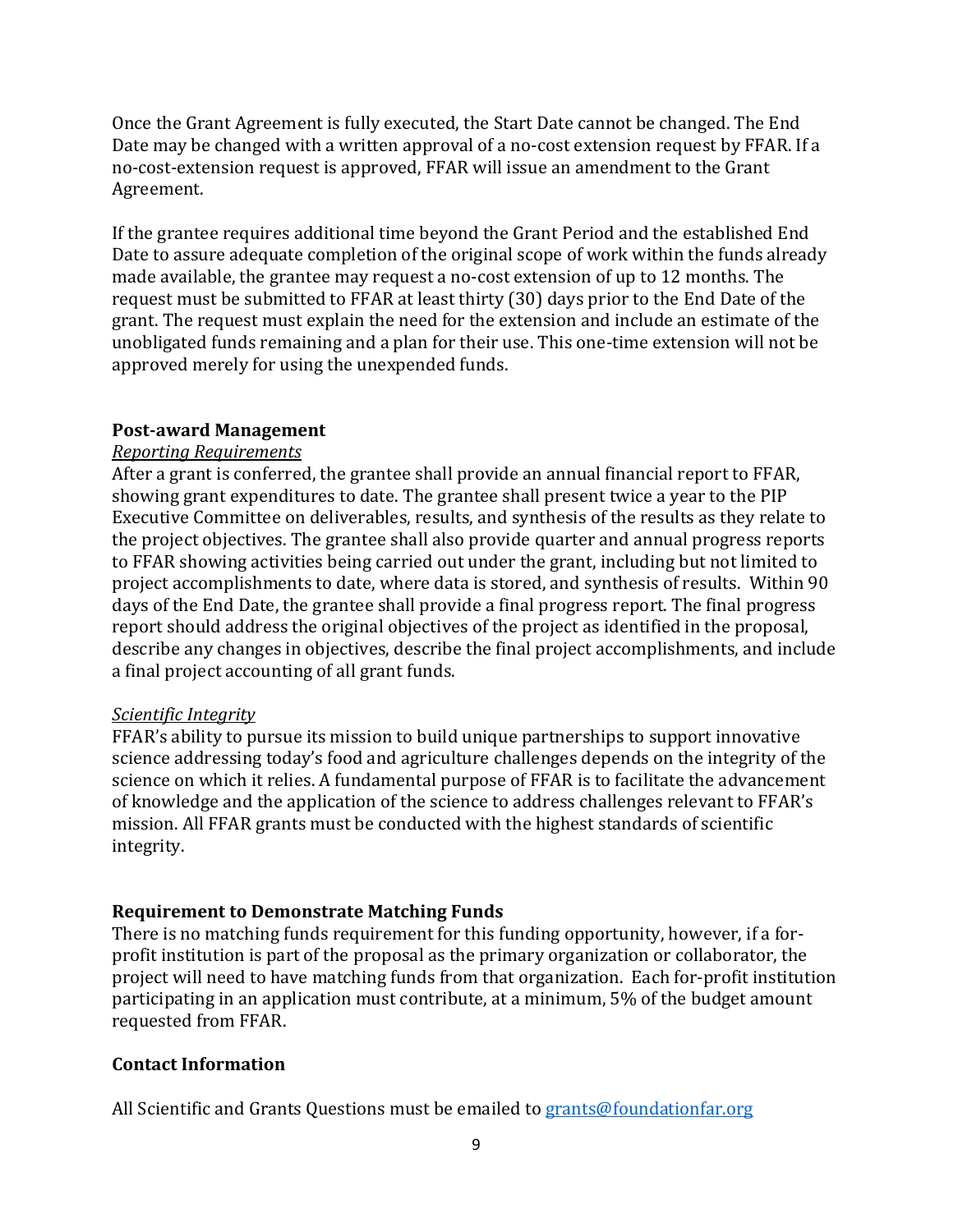FFAR only accepts scientific, programmatic and grants inquiries by email. We strive to respond to inquiries within three business days, but our response time depends on the volume of questions we receive and the complexity of the questions asked. Please note that we do not monitor this mailbox on evenings, weekends, or federal holidays.

#### **References**

- Aharoni, A., Giri, A. P., Verstappen, F. W. A., Bertea, C. M., Sevenier, R., Sun, Z., Jongsma, M. A., Schwab, W., & Bouwmeester, H. J. (2004). Gain and Loss of Fruit Flavor Compounds Produced by Wild and Cultivated Strawberry Species. *The Plant Cell*, *16*(11), 3110– 3131. https://doi.org/10.1105/tpc.104.023895
- Aharoni, A., Keizer, L. C., Bouwmeester, H. J., Sun, Z., Alvarez-Huerta, M., Verhoeven, H. A., Blaas, J., van Houwelingen, A. M., Vos, R. C., van der Voet, H., Jansen, R. C., Guis, M., Mol, J., Davis, R. W., Schena, M., van Tunen, A. J., & O'Connell, A. P. (2000). Identification of the SAAT Gene Involved in Strawberry Flavor Biogenesis by Use of DNA Microarrays. *The Plant Cell*, *12*(5), 647–661. https://doi.org/10.2307/3870992
- Campbell, S. M., Sims, C. A., Bartoshuk, L. M., Colquhoun, T. A., Schwieterman, M. L., & Folta, K. M. (2020). Manipulation of sensory characteristics and volatile compounds in strawberry fruit through the use of isolated wavelengths of light. *Journal of Food Science*, *85*(3), 771–780. https://doi.org/10.1111/1750-3841.15044
- Chambers, A. H., Pillet, J., Plotto, A., Bai, J., Whitaker, V. M., & Folta, K. M. (2014). Identification of a strawberry flavor gene candidate using an integrated geneticgenomic-analytical chemistry approach. *BMC Genomics*, *15*(1), 217. https://doi.org/10.1186/1471-2164-15-217
- Colantonio, V., Ferrão, L. F., Tieman, D., Bliznyuk, N., Sims, C., Klee, H., Munoz, P. R., & Resende, M. F. (2020). Metabolomic Selection for Enhanced Fruit Flavor. *BioRxiv* . https://doi.org/10.1101/2020.09.17.302802
- Fan, Z., Hasing, T., Johnson, T. S., Garner, D. M., Barbey, C. R., Colquhoun, T. A., Sims, C. A., Resende, M. F., & Whitaker, V. M. (2021a). Strawberry sweetness and consumer preference are enhanced by specific volatile compounds. *Horticulture Research*, *8*(66). https://doi.org/10.1038/s41438-021-00502-5
- Fan, Z., Plotto, A., Bai, J., & Whitaker, V. M. (2021b). Volatiles Influencing Sensory Attributes and Bayesian Modeling of the Soluble Solids–Sweetness Relationship in Strawberry. *Frontiers in Plant Science*, *12*. https://doi.org/10.3389/fpls.2021.640704
- Klee, H. J., & Tieman, D. M. (2018). The genetics of fruit flavour preferences. *Nature Reviews Genetics*, *19*(6), 347–356. https://doi.org/10.1038/s41576-018-0002-5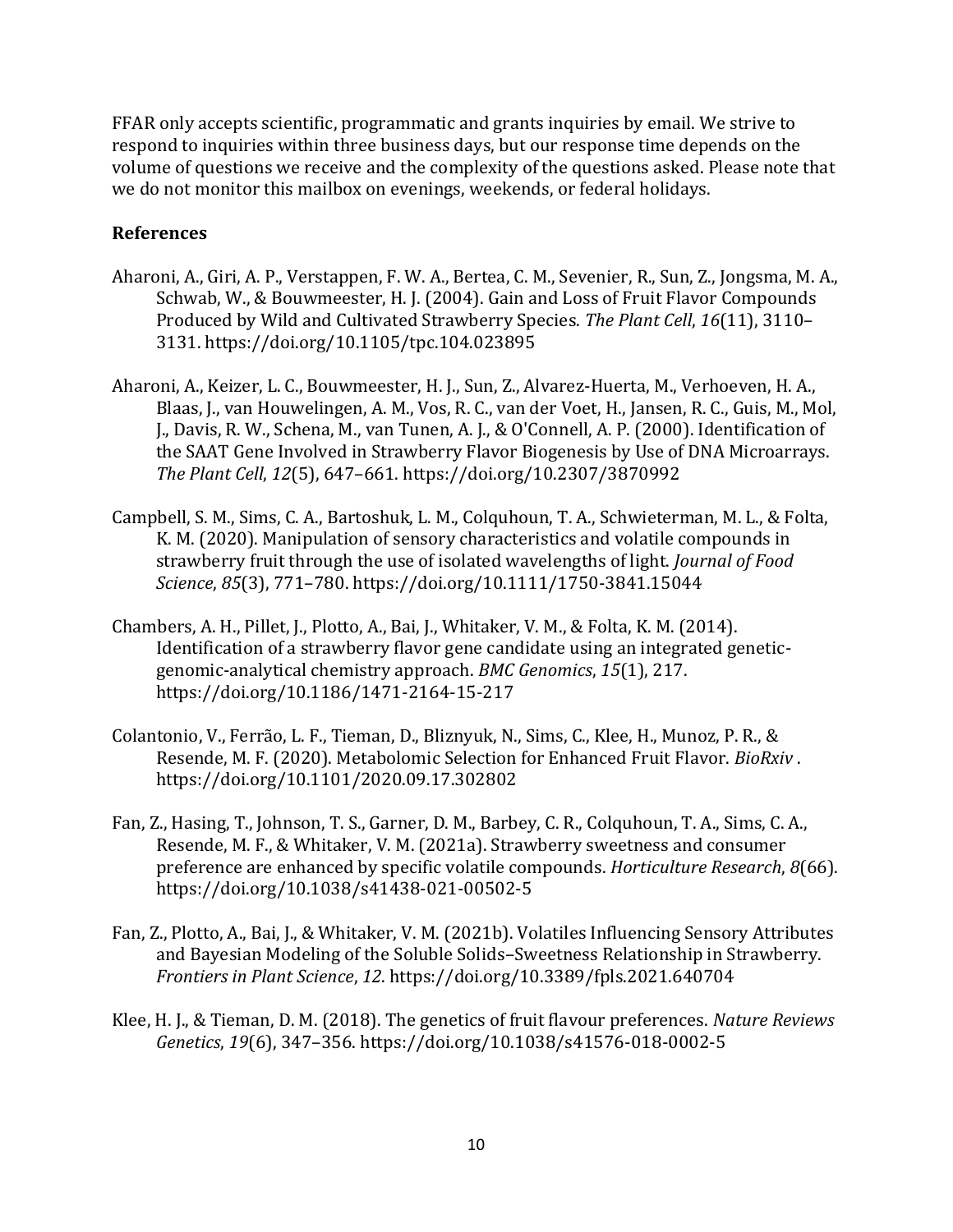- Kumar, R., Bohra, A., Pandey, A. K., Pandey, M. K., & Kumar, A. (2017). Metabolomics for Plant Improvement: Status and Prospects. *Frontiers in Plant Science*, *8*, 1302. https://doi.org/10.3389/fpls.2017.01302
- Lu, H., Luo, Z., Li, D., Jiang, Y., & Li, L. (2021). FaMYB11 promotes the accumulation of volatile esters by regulating FaLOX5 during strawberry (Fragaria × ananassa) ripening. *Postharvest Biology and Technology*, *178*, 111560. https://doi.org/10.1016/j.postharvbio.2021.111560
- Morales-Quintana, L., & Ramos, P. (2019). Chilean strawberry (Fragaria chiloensis): An integrative and comprehensive review. *Food Research International*, *119*, 769–776. https://doi.org/10.1016/j.foodres.2018.10.059
- Pavagadhi, S., & Swarup, S. (2020). Metabolomics for Evaluating Flavor-Associated Metabolites in Plant-Based Products. *Metabolites*, *10*(5), 197. https://doi.org/10.3390/metabo10050197
- Prat, L., Espinoza, M. I., Agosin, E., & Silva, H. (2014). Identification of volatile compounds associated with the aroma of white strawberries (Fragaria chiloensis). *Journal of the Science of Food and Agriculture*, *94*(4), 752–759. https://doi.org/10.1002/jsfa.6412
- Razzaq, A., Sadia, B., Raza, A., Khalid Hameed, M., & Saleem, F. (2019). Metabolomics: A Way Forward for Crop Improvement. *Metabolites*, *9*(12), 303. https://doi.org/10.3390/metabo9120303
- Schwieterman, M. L., Colquhoun, T. A., Jaworski, E. A., Bartoshuk, L. M., Gilbert, J. L., Tieman, D. M., Odabasi, A. Z., Moskowitz, H. R., Folta, K. M., Klee, H. J., Sims, C. A., Whitaker, V. M., & Clark, D. G. (2014). Strawberry Flavor: Diverse Chemical Compositions, a Seasonal Influence, and Effects on Sensory Perception. *PLoS ONE*, *9*(2). https://doi.org/10.1371/journal.pone.0088446
- Ulrich, D., Kecke, S., & Olbricht, K. (2018). What Do We Know about the Chemistry of Strawberry Aroma? *Journal of Agricultural and Food Chemistry*, *66*(13), 3291–3301. https://doi.org/10.1021/acs.jafc.8b01115
- Ulrich, D., Komes, D., Olbricht, K., & Hoberg, E. (2007). Diversity of aroma patterns in wild and cultivated Fragaria accessions. *Genetic Resources and Crop Evolution*, *54*(6), 1185–1196. https://doi.org/10.1007/s10722-006-9009-4
- Vallarino, J. G., de Abreu e Lima, F., Soria, C., Tong, H., Pott, D. M., Willmitzer, L., Fernie, A. R., Nikoloski, Z., & Osorio, S. (2018). Genetic diversity of strawberry germplasm using metabolomic biomarkers. *Scientific Reports*, *8*(1). https://doi.org/10.1038/s41598- 018-32212-9
- Whitaker, V. M., Knapp, S. J., Hardigan, M. A., Edger, P. P., Slovin, J. P., Bassil, N. V., Hytönen, T., Mackenzie, K. K., Lee, S., Jung, S., Main, D., Barbey, C. R., & Verma, S. (2020). A